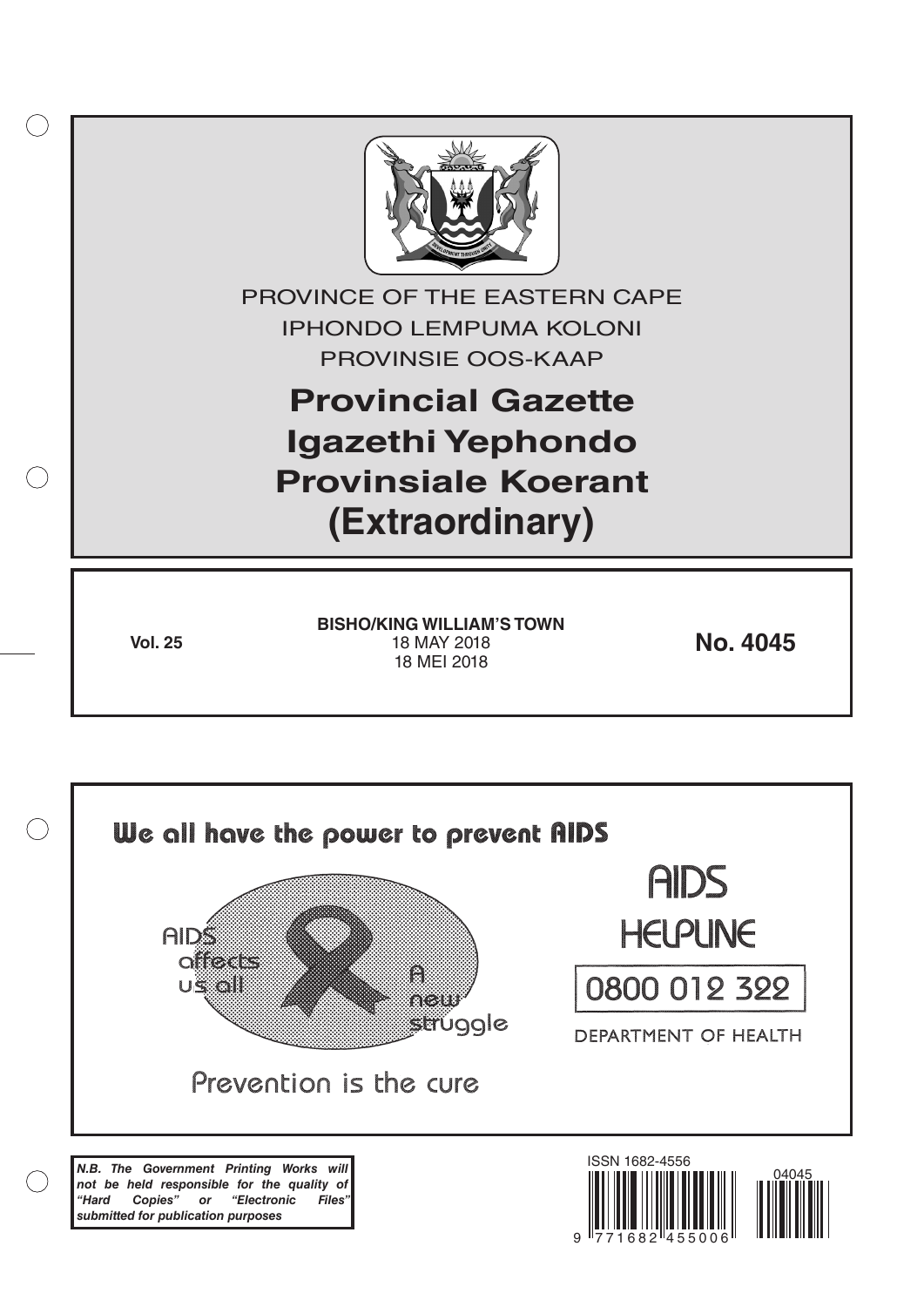# **IMPORTANT NOTICE:**

**The GovernmenT PrinTinG Works Will noT be held resPonsible for any errors ThaT miGhT occur due To The submission of incomPleTe / incorrecT / illeGible coPy.**

**no fuTure queries Will be handled in connecTion WiTh The above.**

# **CONTENTS**

|    |                                                                                                                    | Gazette<br>No. | Page<br>No. |
|----|--------------------------------------------------------------------------------------------------------------------|----------------|-------------|
|    | LOCAL AUTHORITY NOTICES • PLAASLIKE OWERHEIDS KENNISGEWINGS                                                        |                |             |
| 83 | Spatial Planning and Land Use Management By-Law: Kouga Local Municipality, 2016: Erf 211, Paradise<br><b>Beach</b> | 4045           |             |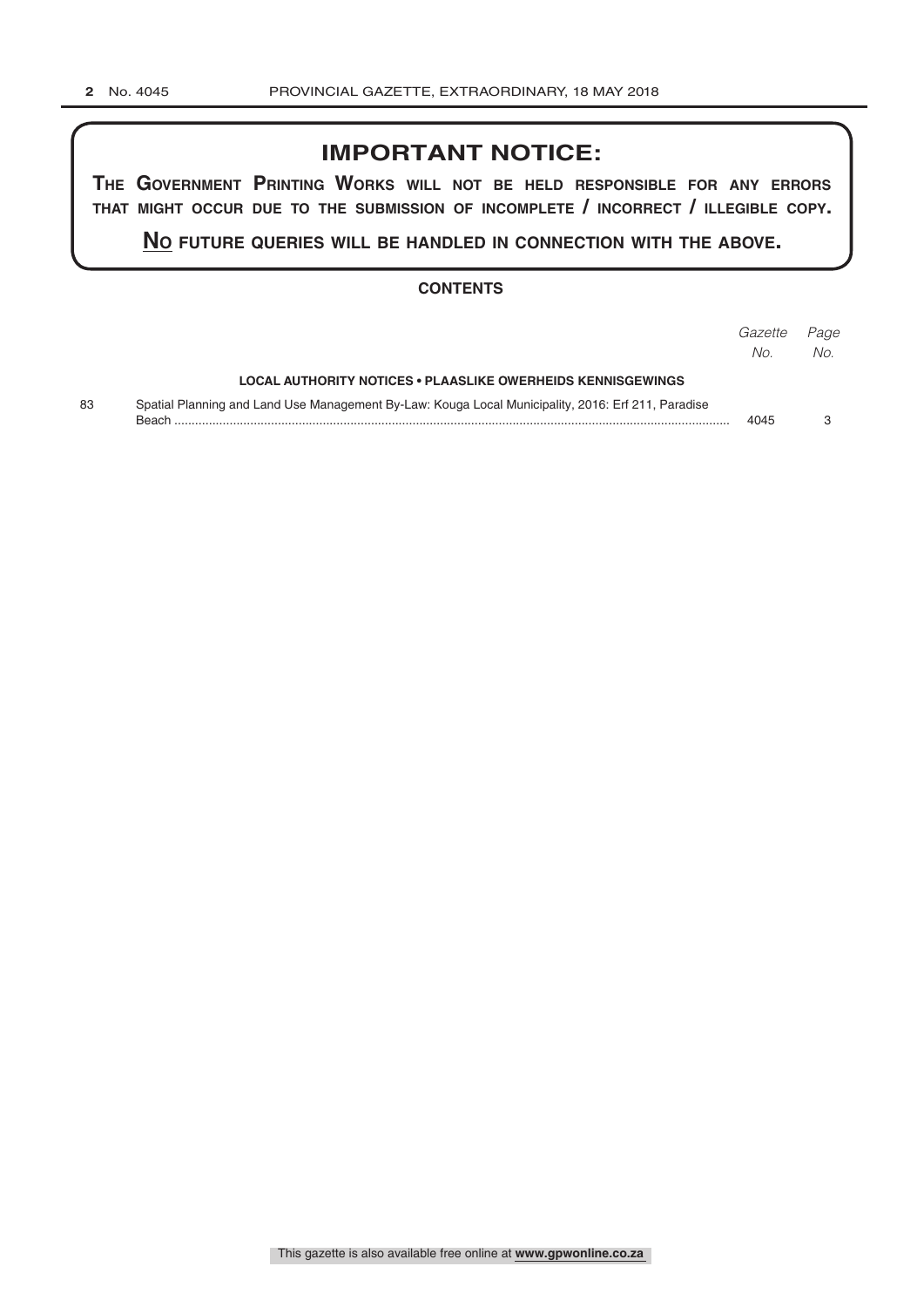# Local Authority Notices • Plaaslike Owerheids Kennisgewings

## **LOCAL AUTHORITY NOTICE 83 OF 2018**

### **KOUGA MUNICIPALITY (EC 108)**

#### **NOTICE: 57/2018**

#### **REMOVAL OF RESTRICTIVE CONDITIONS**

Notice is hereby given in terms of Section 93 of the Spatial Planning and Land Use Management By-Law: Kouga Local Municipality, 2016, that the under mentioned applications have been received and is open for inspection at the Kouga Municipality, Planning and Development Department 16 Woltemade Street, Jeffreys Bay. Motivated objections, if any, against the application, must be lodged in writing to reach the undersigned not later than 30 days after publication of this notice with specific reference to the Erf number.

## **ERF 211 (01 HARMONIE STREET), PARADISE BEACH**

**Applicant:** Murray Architectural Draughting

**Nature of application:** The removal of restrictive title deed conditions as well as the Departure from the building lines applicable to Erf 211, Paradise Beach for development purposes.

#### \_\_\_\_\_\_\_\_\_\_\_\_\_\_\_\_\_\_\_\_\_\_\_\_\_\_\_\_\_\_\_\_\_\_\_\_\_\_\_\_\_\_\_\_\_\_\_\_\_\_\_\_\_\_\_\_\_\_\_\_\_\_\_\_\_\_\_\_\_\_\_\_ **OPHEFFING VAN BEPERKINGS**

Kennis word kragtens Artikel 93 van die By-Wet op Ruimtelike Beplanning en Grondgebruikbestuur, 2016: Kouga Munisipaliteit gegee dat onderstaande aansoek ontvang is en ter insae lê by die kantoor van die Kouga Munisipaliteit, Beplanning en Ontwikkelings Department, Woltemadestraat 16, Jeffreysbaai. Enige besware, volledig gemotiveer, moet binne 30 dae vanaf publikasie van hierdie kennisgewing by die Munisipale Bestuurder, Posbus 21, Jeffreysbaai, ingedien word met verwysing na die erf nommer.

#### **ERF 211 (HARMONIE SINGEL 01), PARADYSSTRAND**

**Aansoeker:** Murray Argitektuur

**Aard van aansoek**: Die opheffing van die titelvoorwaardes asook die afwyking van die boulyne van toepassing op Erf 211, Paradysstrand, vir ontwikkelingsdoeleindes.

*Further particulars are available for inspection at the office of the Directorate: Infrastructure, Planning and Development, Municipal Offices,16 Woltemade Street, Jeffreys Bay. Contact No: 0422002200*

*Motivated objections, if any, against the application, must be lodged in writing, to reach the undersigned not later than 30 days after publication of this notice.*

# **MUNISIPALE BESTUURDER 6330**

**C. DU PLESSIS P.O. BOX 21/POSBUS 21 JEFFREYS BAY/JEFFREYSBAAI** 

**For Publication: PROVINCIAL GAZETTE** Kouga Express The County of the County of the County of the 19 April 2018

Municipal Notice Boards Municipal Website